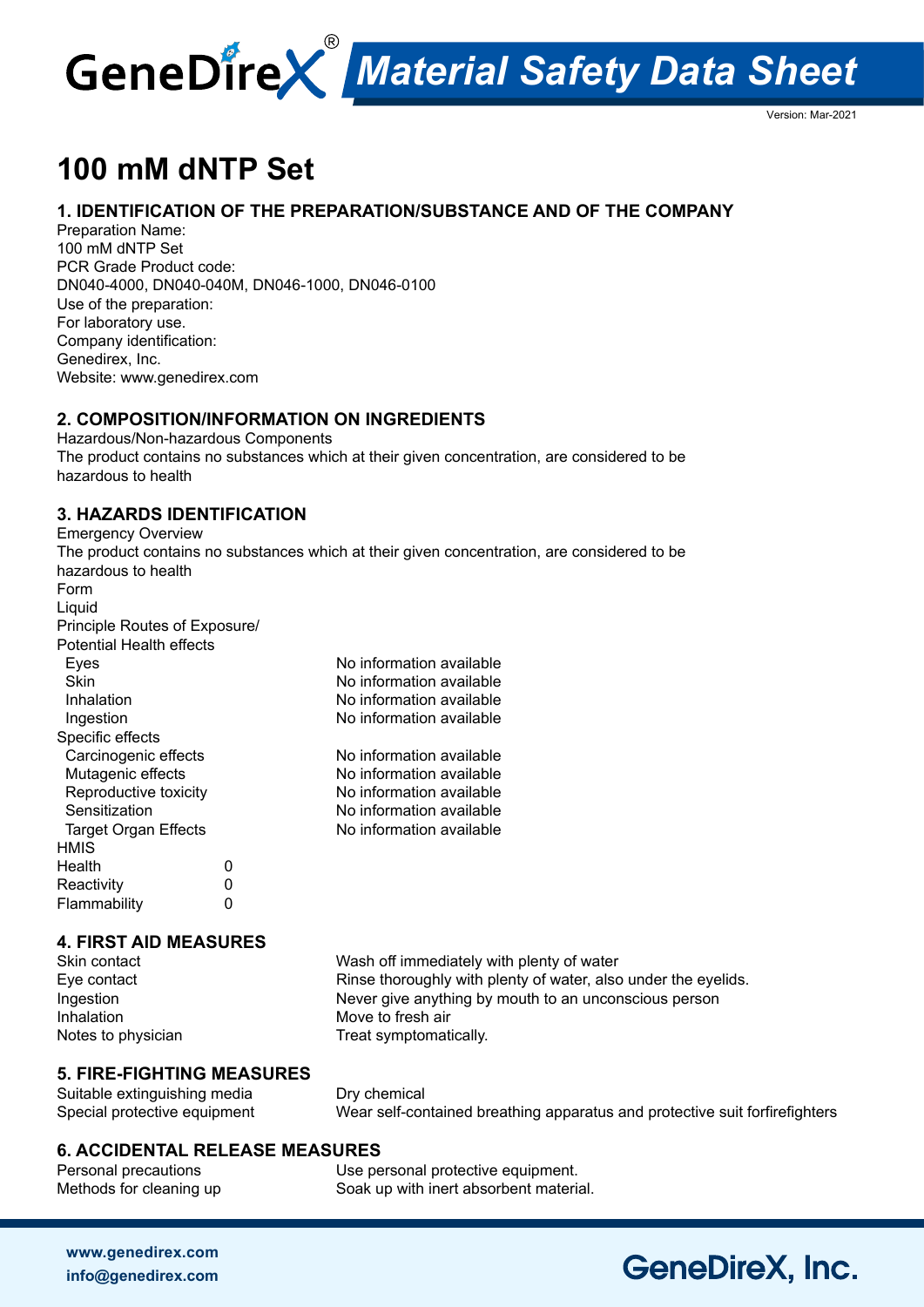

Version: Mar-2021

#### **7. HANDLING AND STORAGE**

Handling **No special handling advice required** Storage Keep in properly labelled contain

### **8. EXPOSURE CONTROLS / PERSONAL PROTECTION**

Occupational exposure controls Exposure limits Personal protective equipment Hand protection **Protective gloves** Environmental exposure controls **Prevent product from entering drains.** 

Engineering measures Ensure adequate ventilation, especially in confined areas Respiratory protection **In case of insufficient ventilation wear suitable respiratory equipment** Eye protection Safety glasses with side-shields Skin and body protection **Lightweight protective clothing.** Hygiene measures **Handle in accordance with good industrial hygiene and safety practice** 

#### **9. PHYSICAL AND CHEMICAL PROPERTIES**

General Information **Form Liquid** Important Health Safety and Environmental Informatio Boiling point/range The C No data available <sup>or</sup> C No data available <sup>or</sup> F No data available Melting point/range  $\begin{array}{cc}\n\text{N}\n\text{C}\n\end{array}$  No data available  $\begin{array}{cc}\n\text{C}\n\text{N}\n\text{C}\n\end{array}$  Mo data available  $\begin{array}{cc}\n\text{C}\n\text{N}\n\text{C}\n\end{array}$  and a vailable  $\begin{array}{cc}\n\text{C}\n\text{N}\n\text{C}\n\end{array}$ Flash point **Flash point** <sup>°</sup>C No data available <sup>•</sup>F No data available <sup>•</sup>F No data available <sup>•</sup>F No data available <sup>•</sup>F No data available Autoignition temperature Oxidizing properties No information available Water solubility No data available

**10. STABILITY AND REACTIVITY**

Stability Stable.<br>
Materials to avoid Materials to avoid Hazardous decomposition products

No information available<br>No information available

Polymerization Hazardous polymerisation does not occur.

### **11. TOXICOLOGICAL INFORMA**

Acute toxicity Principle Routes of Exposure/ Potential Health effects Eyes Eyes Eyes and the Skin and the Skin and the Skin and the Skin and the Skin and the Northern Skin and the N<br>No information available Inhalation **Inhalation** available in the No information available Ingestion **No information available** Specific effects Carcinogenic effects No information available Mutagenic effects Noinformation available Reproductive toxicity No information available Sensitization **No information available** Target Organ Effects **No information available** 

## **12. ECOLOGICAL INFORMATION**

No information available

No information available Mobility No information available Biodegradation **Inherently biodegradable.**<br>Bioaccumulation **Information** Does not bioaccumulate. Does not bioaccumulate.

## **GeneDireX, Inc.**